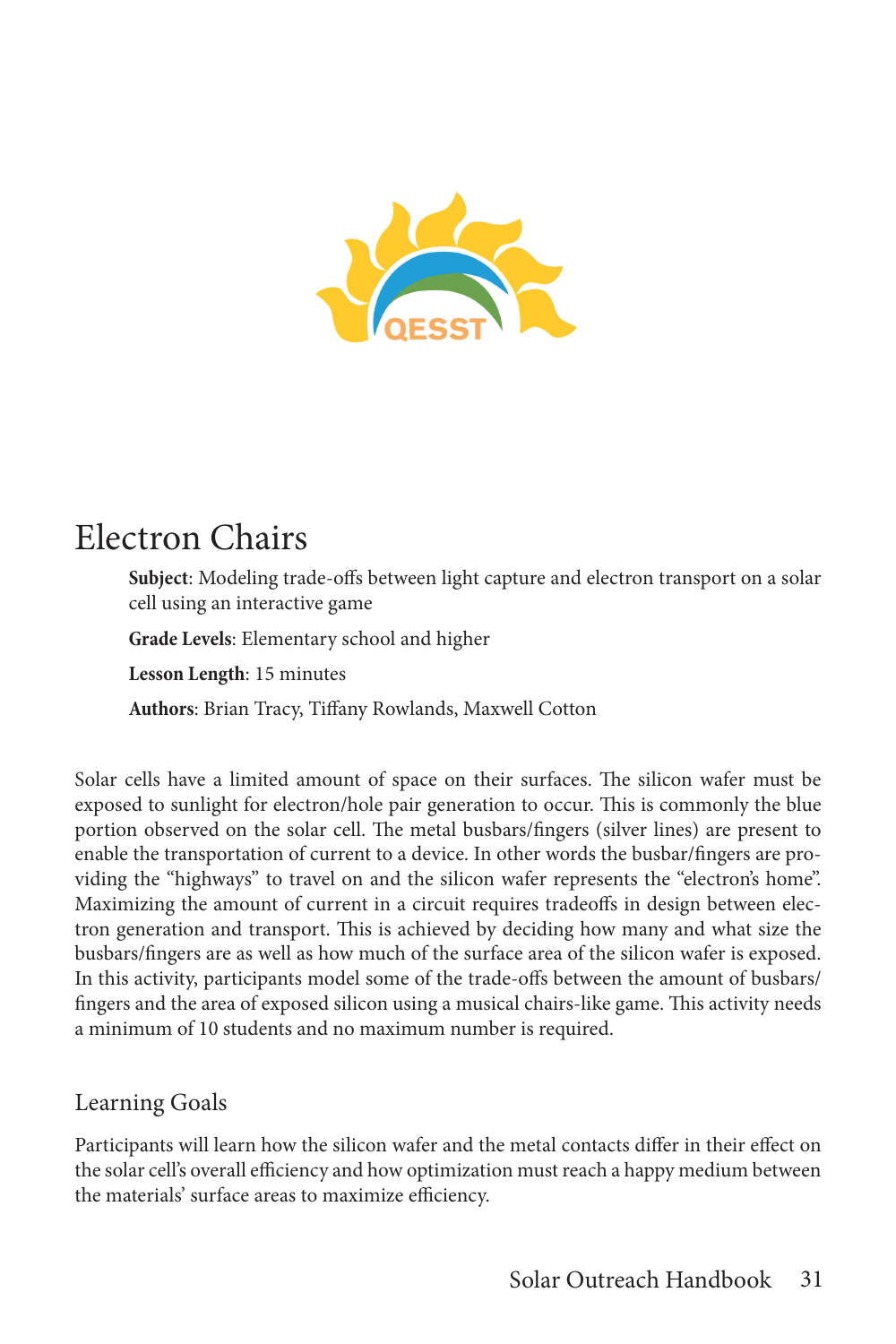

#### Materials

- 1 chair per student
- Masking tape

#### Setup

Using the tape, mark a square on the ground. Declare this the "solar cell". The square should be small enough that students can have tradeoffs, but large enough that you can see the effect of varying the finger/ busbar spacing. Aim to just barely fit one chair for every student present.

Leave two gaps at opposite ends of the square. These are the connections to the device. The goal is to maximize how many students can pass through these points. (For more information about polarity and current flow in a solar cell, see http://pveducation.org/pvcdrom/ light-generated-current)

#### **Instructions**

Participants will play a game with chairs to physically demonstrate electron/hole generation and transport and how the two interact with one another.

To begin, select a student to be a leader. Have all the students with their chairs stand around the square and explain the rules of the game. These rules are as follow:

- All chairs used must be completely in the square (none hanging over the lines).
- All students participating in a round must start in a chair. (Not all the chairs will fit in the optimum design, so not all students will be able to participate in each round).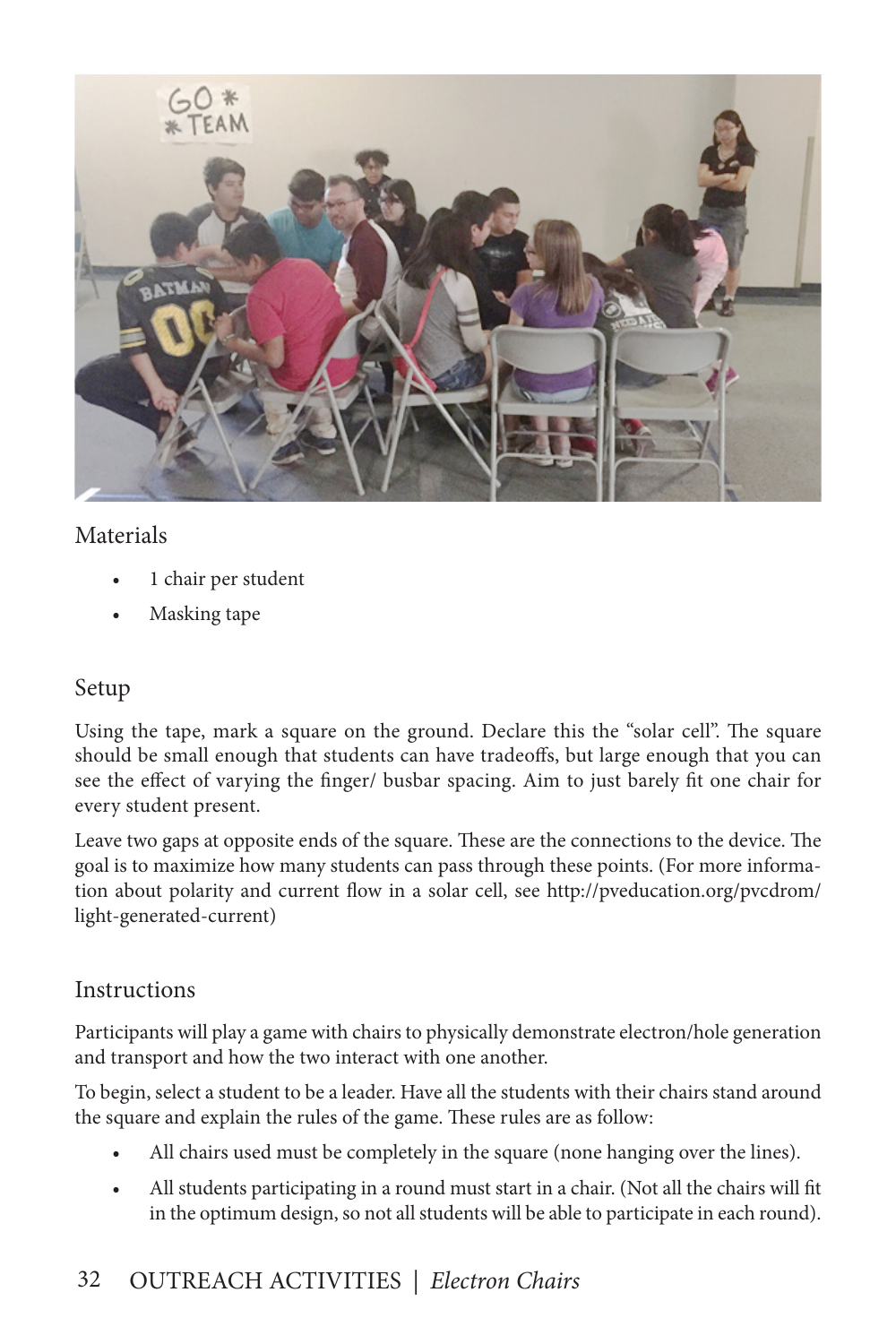- No climbing over chairs (safety first).
- Students will be given a set amount of time to move through the solar cell to make it to the device. Each student that makes it through the solar cell to the device will earn a point.

Have the student leader direct the students in placing the chairs in the square. Once the students are sitting in their chairs the teacher will indicate how much time the students have to pass through the cell, and set a timer.

Start timer, and tell the students to "GO!" and count how many students make it through to the device before time runs out.

Reset the solar cell design using different chairs/aisles patterns. Use the same amount of time as before and run it again to observe any changes. Compare the pros and cons of different designs.

# Helpful Hints to the Teacher

Students sitting in the chairs represent the electron/hole pairs. The students are the electrons and the chairs are the holes, generated within the silicon wafer when illuminated by a light source.

The aisles are the "highways" and represent the busbars/fingers of the solar cell. Depending on how many highways are available will determine how much current will pass through the device.

For the first run, fill the square with as many chairs as possible. This will maximize the amount of students in the round thus they potentially could get the highest score. After the run, we would expect not everyone to pass through. If everyone did, decrease your time. Ask the students,

*Why didn't everyone get out? This is because there was not enough busbar/ fingers to travel on. So, we can generate all these electrons, but if we can't get them out, what good is it?*